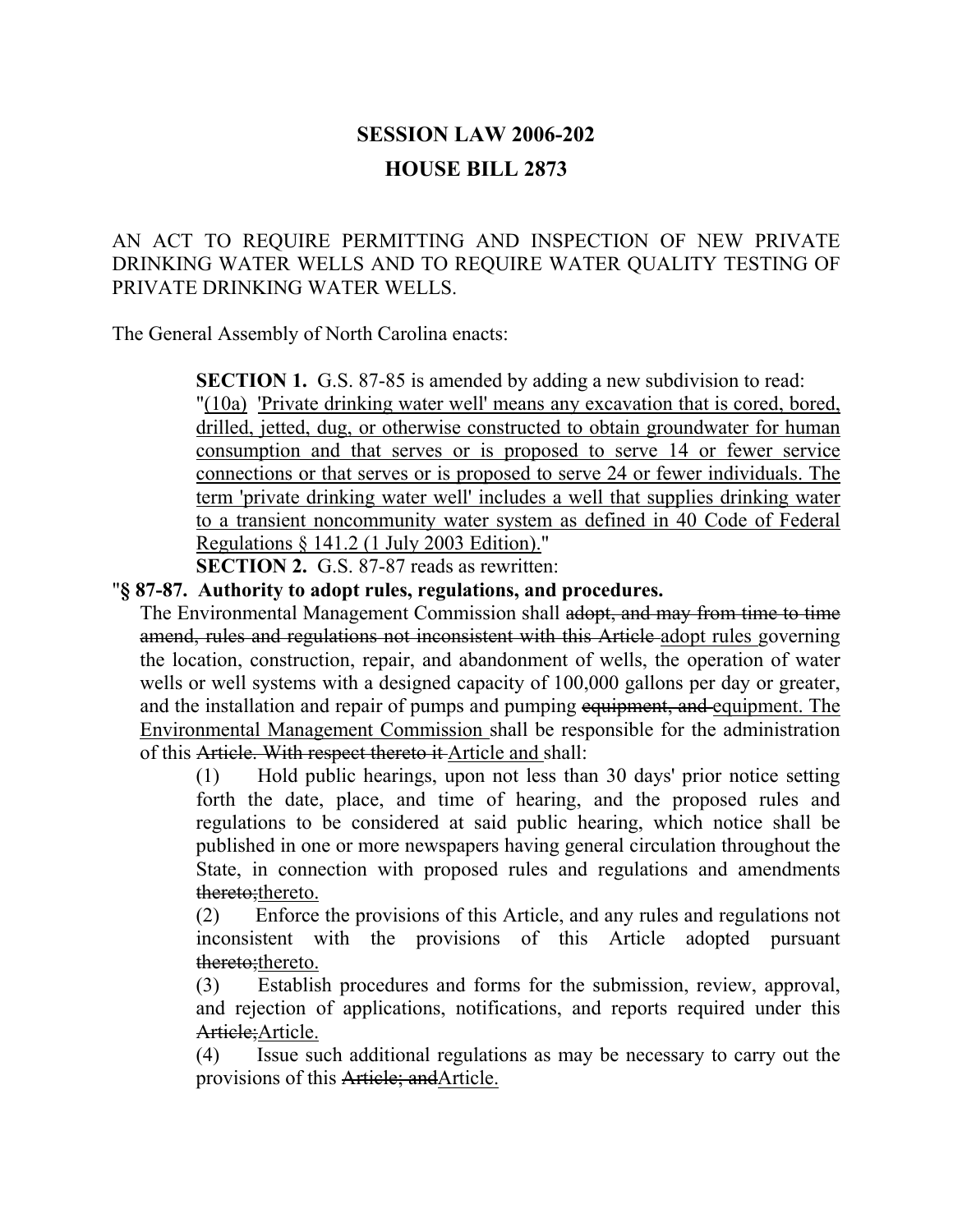(5) Neither adopt nor enforce any rule or regulation that concerns the civil liability of an owner to a well driller for any costs or expenses of drilling and installing a well for the owner.

(6) Adopt rules governing the permitting and inspection by the Commission of private drinking water wells with a designed capacity of 100,000 gallons per day or greater.

(7) Adopt rules governing the permitting and inspection by local health departments of private drinking water wells pursuant to G.S. 87-97."

**SECTION 3.** G.S. 87-88 reads as rewritten:

## "**§ 87-88. General standards and requirements.**

(a) Prior Permission. – Prior permission shall be obtained from the Environmental Management Commission for the construction of (i) any water well or of well systems with a designed capacity of 100,000 gallons per day or greater; and (ii) of any well in a geographical area where the Environmental Management Commission finds, after public hearings, such permission to be reasonably necessary to protect the groundwater resources and the public welfare, safety and health, taking into consideration other applicable State laws; provided, however, that the Environmental Management Commission shall not reject any application under this subsection for permission to construct a well except upon the ground that the well would not be in compliance with a provision of this Article or with a rule or regulation of the Environmental Management Commission adopted pursuant to the provisions of G.S. 87-87 of this Article. Notification of approval or rejection of an application for permission to construct a well shall be given the applicant within a period of 15 days after receipt of such application. Private drinking water wells (i) with a designed capacity of 100,000 gallons per day or greater or (ii) that are to be constructed in a geographical area where the Environmental Management Commission has found that prior permission is necessary shall be subject to permitting and inspection by the Environmental Management Commission and shall not be subject to permitting and inspection by a local health department. All other private drinking water wells shall be subject to permitting and inspection by the local health department as provided in G.S. 87-97.

(b) Reports. – Any person completing or abandoning any well shall furnish the Environmental Management Commission a certified record of the construction or abandonment of such well within a period of 30 days after completion of construction or abandonment.

(c) Prevention of Contamination. – Every well shall be constructed and maintained in a condition whereby it is not a source or channel of contamination of the groundwater supply or any aquifer. Wells subject to the provisions of subdivision (a)(i) of this section shall be operated in such a way that they shall not cause the violation of applicable groundwater quality standards. Contamination as used herein shall mean the act of introducing into water foreign materials of such a nature, quality, and quantity as to cause degradation of the quality of the water.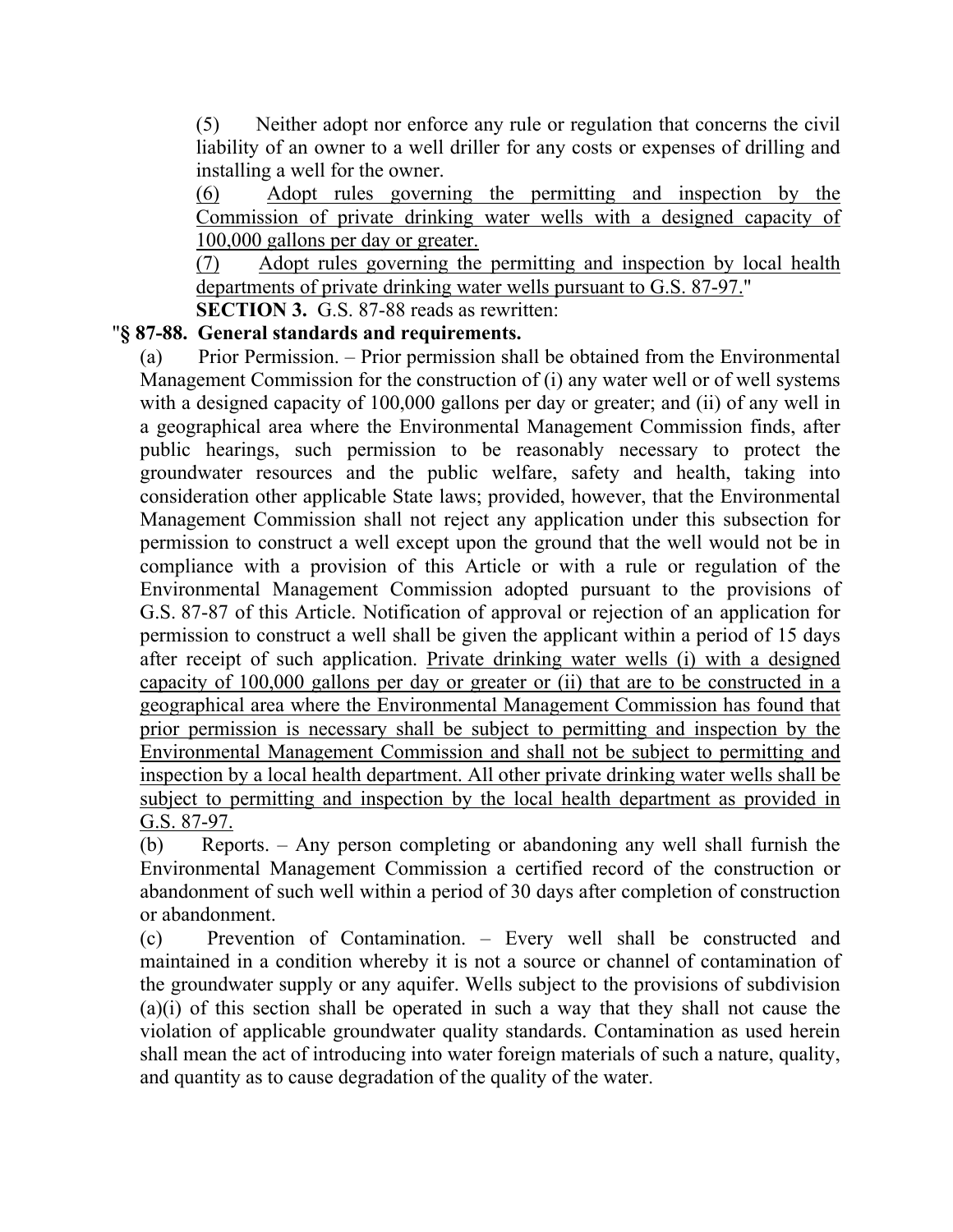(d) Valves and Casing on Flowing Artesian Wells. – Valves and casing on all flowing artesian wells shall be maintained in a condition so that the flow of water can be completely stopped when the well is not being put to a beneficial use. Valves shall be closed when a beneficial use is not being made.

(e) Access Port. – Every water-supply well and such other wells, as may be specified by the Environmental Management Commission, shall be equipped with a usable access port or air line and to be a minimum of 0.5 inch inside diameter opening so that the position of the water level can be determined at any time. Such port shall be installed and maintained in such manner as to prevent entrance of water or foreign material.

(f) Mineralized Water. – Whenever a water-bearing stratum or aquifer that contains nonpotable mineralized water is encountered in well construction, the stratum shall be adequately cased or cemented off as conditions may require so that contamination of the overlying or underlying groundwater zones will not occur.

(g) Polluted Water. – In constructing any well, all water-bearing zones that are known to contain polluted water shall be adequately cased or cemented off so that pollution of the overlying and underlying groundwater zones will not occur.

(h) Well Test. – Every water-supply well shall be tested for capacity by a method and for a period of time acceptable to the Department and depending on the intended use of the well.

(i) Chlorination of the Well. – Upon completion of the well construction and pump installation, all water-supply wells installed for the purpose of obtaining groundwater for domestic human consumption and all private drinking water wells shall be sterilized in accordance with standards for sterilization of drinking water wells established by the U.S. Public Health Service.

(j) Use of Well for Recharge or Disposal. – No well shall be used for recharge, injection or disposal purposes without prior permission from the Environmental Management Commission.

(k) Abandonment of Wells. –

(1) Temporary Abandonment: When any well is temporarily removed from service, the top of the well shall be sealed with a water-tight cap or seal.

(2) Permanent Abandonment: Any well that is to be permanently abandoned shall be filled, plugged, or sealed in such a manner as to prevent the well from being a channel allowing the vertical movement of water and a source of contamination of the groundwater supply.

(3) Abandonment of Water Supply Wells for Other Use: Any water supply well that is removed from service as a potable water supply source may be used for other purposes, including, but not limited to, irrigation, commercial use, or industrial use, and such well is not subject to either subdivision (1) or (2) of this subsection during its use for other purposes."

**SECTION 4.** Article 7 of Chapter 87 of the General Statutes is amended by adding a new section to read:

## "**§ 87-97. Permitting, inspection, and testing of private drinking water wells.**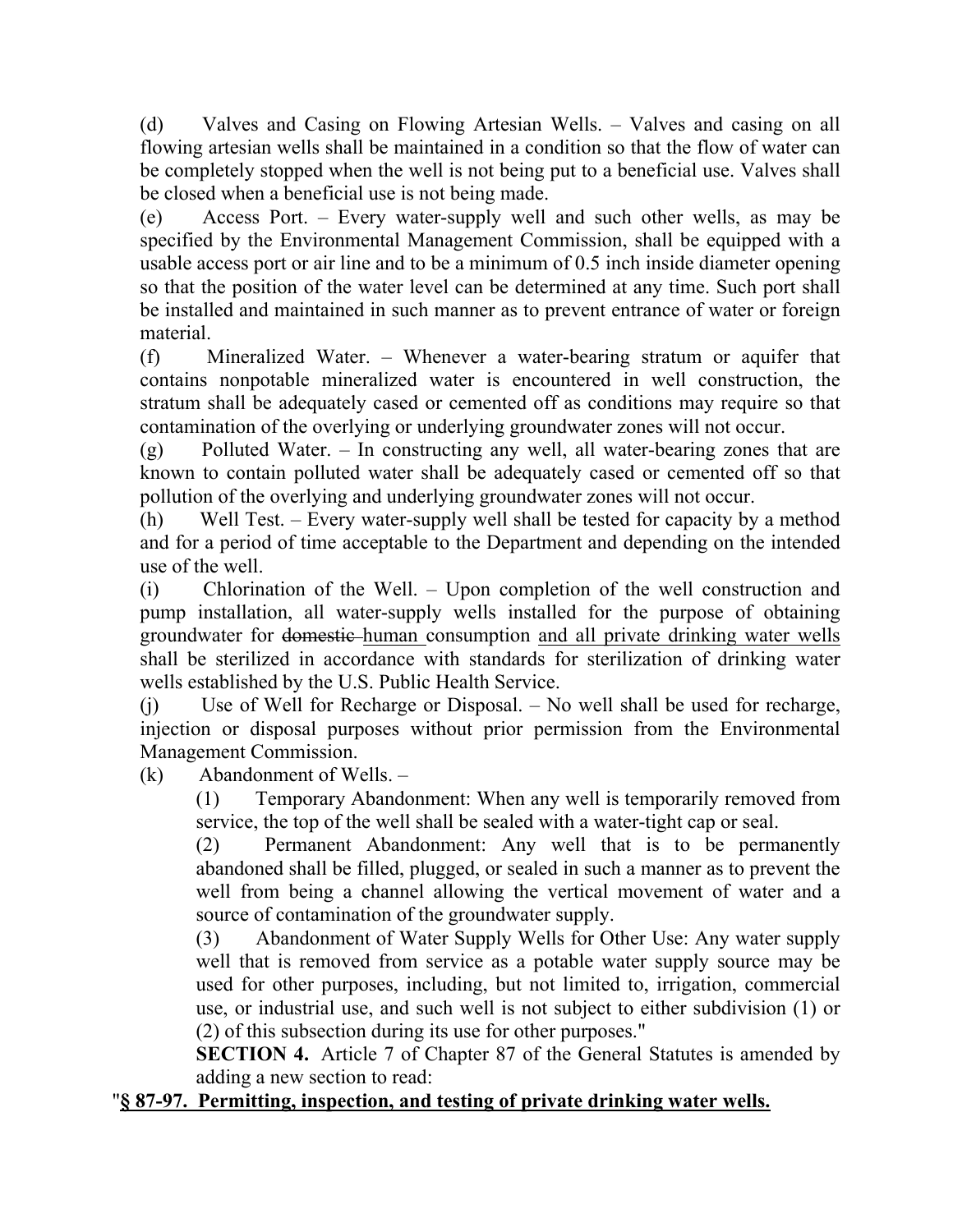(a) Mandatory Local Well Programs. – Each county, through the local health department that serves the county, shall implement a private drinking water well permitting, inspection, and testing program. Local health departments shall administer the program and enforce the minimum well construction, permitting, inspection, repair, and testing requirements set out in this Article and rules adopted pursuant to this Article.(b) Permit Required. – Except for those wells required to be permitted by the Environmental Management Commission pursuant to G.S. 87-88, no person shall:

(1) Construct or assist in the construction of a private drinking water well unless a construction permit has been obtained from the local health department.

(2) Repair or assist in the repair of a private drinking water well unless a repair permit has been obtained from the local health department, except that a permit shall not be required for the repair or replacement of a pump or tank.

(c) Permit Not Required for Maintenance or Pump Repair or Replacement. – A repair permit shall not be required for any private drinking water well maintenance work that does not involve breaking or opening the well seal. A repair permit shall not be required for any private drinking water well repair work that involves only the repair or replacement of a pump or tank.

(d) Well Site Evaluation. – The local health department shall conduct a field investigation to evaluate the site on which a private drinking water well is proposed to be located before issuing a permit pursuant to this section. The field investigation shall determine whether there is any abandoned well located on the site, and if so, the construction permit shall be conditioned upon the proper closure of all abandoned wells located on the site in accordance with the requirements of this Article and rules adopted pursuant to this Article. If a private drinking water well is proposed to be located on a site on which a wastewater system subject to the requirements of Article 11 of Chapter 130A of the General Statutes is located or proposed to be located, the application for a construction permit shall be accompanied by a plat, as defined in G.S. 130A-334.

(e) Issuance of Permit. – The local health department shall issue a construction permit or repair permit if it determines that a private drinking water well can be constructed or repaired and operated in compliance with this Article and rules adopted pursuant to this Article. The local health department may impose any conditions on the issuance of a construction permit or repair permit that it determines to be necessary to ensure compliance with this Article and rules adopted pursuant to this Article.

(f) Expiration and Revocation. – A construction permit or repair permit shall be valid for a period of five years except that the local health department may revoke a permit at any time if it determines that there has been a material change in any fact or circumstance upon which the permit is issued. The foregoing shall be prominently stated on the face of the permit. The validity of a construction permit or a repair permit shall not be affected by a change in ownership of the site on which a private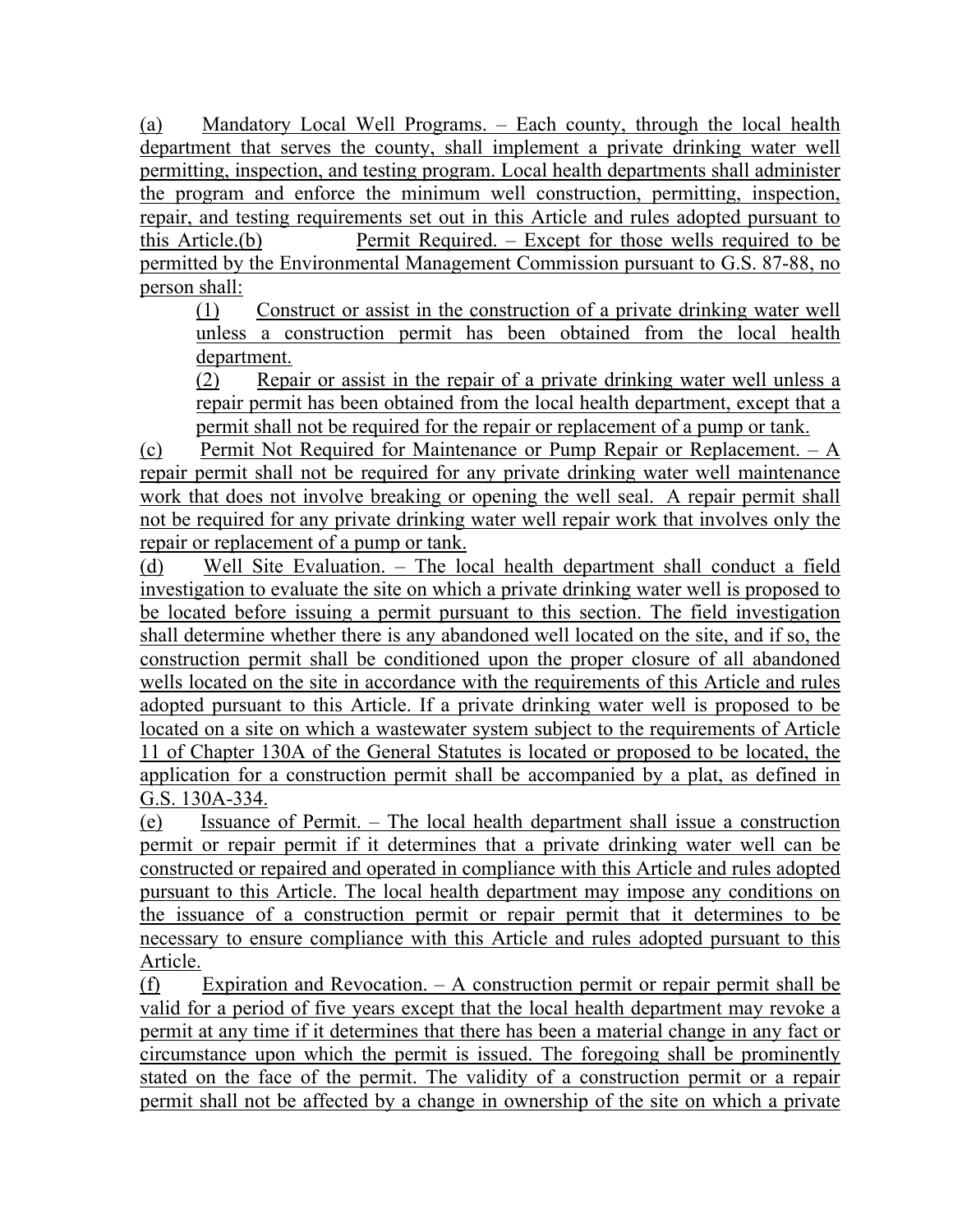drinking water well is proposed to be located or is located if the location of the well is unchanged and the well and the facility served by the well remain under common ownership.

(g) Certificate of Completion. – Upon completion of construction of a private drinking water well or repair of a private drinking water well for which a permit is required under this section, the local health department shall inspect the well to determine whether it was constructed or repaired in compliance with the construction permit or repair permit. If the local health department determines that the private drinking water well has been constructed or repaired in accordance with the requirements of the construction permit or repair permit, this Article, and rules adopted pursuant to this Article, the local health department shall issue a certificate of completion. No person shall place a private drinking water well into service without first having obtained a certificate of completion. No person shall return a private drinking water well that has undergone repair to service without first having obtained a certificate of completion.

(h) Drinking Water Testing. – Within 30 days after it issues a certificate of completion for a newly constructed private drinking water well, the local health department shall test the water obtained from the well for the following parameters: arsenic, barium, cadmium, chromium, copper, fluoride, lead, iron, magnesium, manganese, mercury, nitrates, nitrites, selenium, silver, sodium, zinc, pH, and bacterial indicators.

(i) Commission for Health Services to Adopt Drinking Water Testing Rules. – The Commission for Health Services shall adopt rules governing the sampling and testing of well water and the reporting of test results. The rules shall allow local health departments to designate third parties to collect and test samples and report test results. The rules shall also provide for corrective action and retesting where appropriate. The Commission for Health Services may by rule require testing for additional parameters if the Commission makes a specific finding that testing for the additional parameters is necessary to protect public health.

(j) Test Results. – The local health department shall provide test results to the owner of the newly constructed private drinking water well and, to the extent practicable, to any leaseholder of a dwelling unit or other facility served by the well at the time the water is sampled.

(k) Registry of Permits and Test Results. – Each local health department shall maintain a registry of all private drinking water wells for which a construction permit or repair permit is issued. The registry shall specify the physical location of each private drinking water well and shall include the results of all tests of water from each well. The local health department shall retain a record of the results of all tests of water from a private drinking water well until the well is properly closed in accordance with the requirements of this Article and rules adopted pursuant to this Article.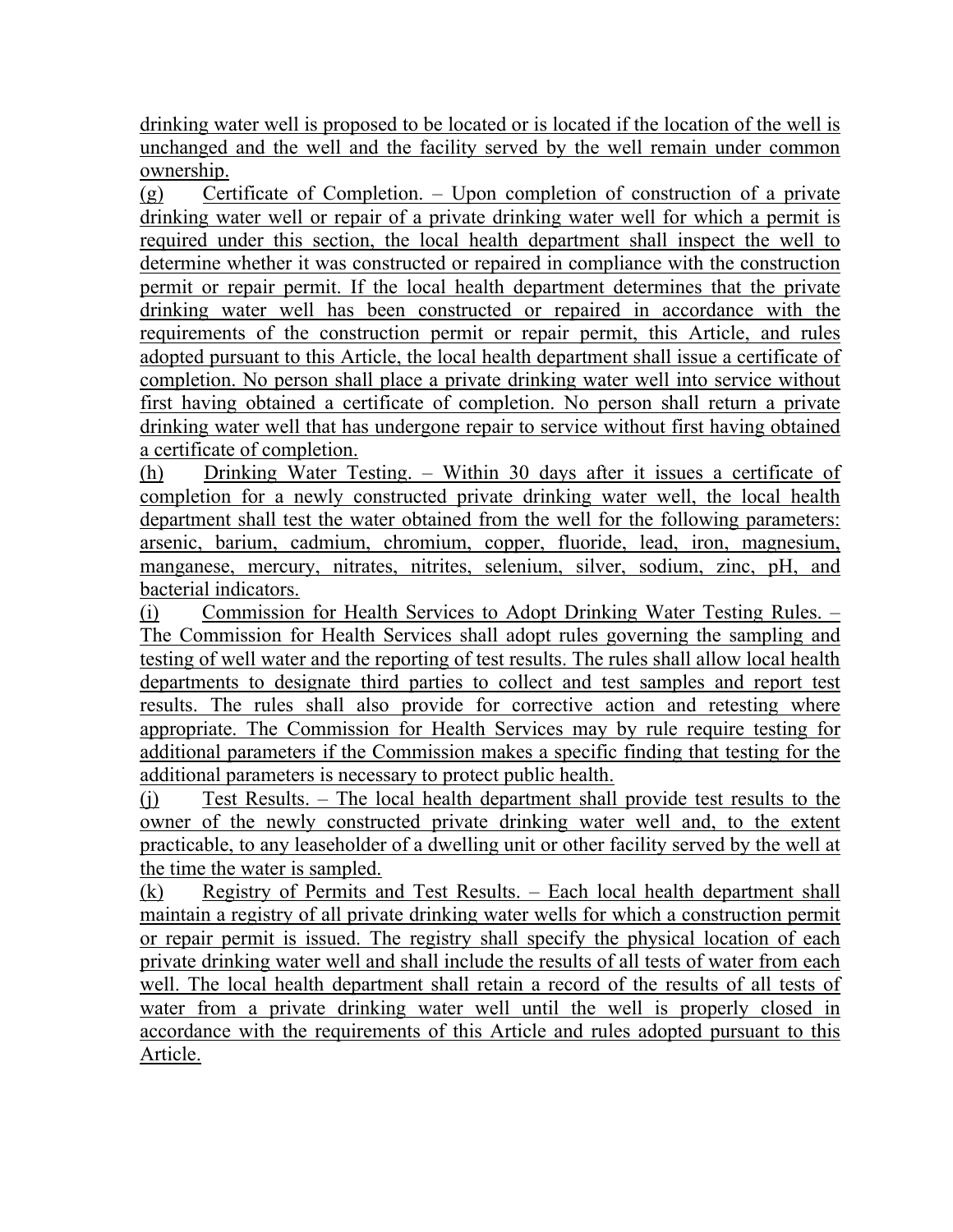(l) Authority Not Limited. – This section shall not be construed to limit any authority of local boards of health, local health departments, the Department of Health and Human Services, or the Commission for Health Services to protect public health."

**SECTION 5.** G.S. 130A-4 reads as rewritten:

#### "**§ 130A-4. Administration.**

(a) Except as provided in subsection (c) of this section, the Secretary shall administer and enforce the provisions of this Chapter and the rules of the Commission. A local health director shall administer the programs of the local health department and enforce the rules of the local board of health.

(b) When requested by the Secretary, a local health department shall enforce the rules of the Commission under the supervision of the Department. The local health department shall utilize local staff authorized by the Department to enforce the specific rules.

(c) The Secretary of Environment and Natural Resources shall administer and enforce the provisions of Articles 8, 9, 10, 11, and 12 of this Chapter and the rules of the Commission.

(d) When requested by the Secretary of Environment and Natural Resources, a local health department shall enforce the rules of the Commission and the rules adopted by the Environmental Management Commission pursuant to G.S. 87-87 under the supervision of the Department of Environment and Natural Resources. The local health department shall utilize local staff authorized by the Department of Environment and Natural Resources to enforce the specific rules."

**SECTION 6.** G.S. 130A-39(g) reads as rewritten:

"(g) A local board of health may impose a fee for services to be rendered by a local health department, except where the imposition of a fee is prohibited by statute or where an employee of the local health department is performing the services as an agent of the State. Notwithstanding any other provisions of law, a local board of health may impose cost-related fees for services performed pursuant to Article 11 of this Chapter, "Wastewater Systems," for services performed pursuant to Part 10, Article 8 of this Chapter, "Public Swimming Pools", and for services performed pursuant to Part 11, Article 8 of this Chapter, "Tattooing". "Tattooing", and for services performed pursuant to G.S. 87-97. Fees shall be based upon a plan recommended by the local health director and approved by the local board of health and the appropriate county board or boards of commissioners. The fees collected under the authority of this subsection are to be deposited to the account of the local health department so that they may be expended for public health purposes in accordance with the provisions of the Local Government Budget and Fiscal Control Act."

**SECTION 7.** G.S. 143-300.8 reads as rewritten:

#### "**§ 143-300.8. Defense of local sanitarians.**

Any local health department sanitarian enforcing rules of the Commission for Health Services or of the Environmental Management Commission under the supervision of the Department of Environment and Natural Resources pursuant to G.S. 130A-4(b)